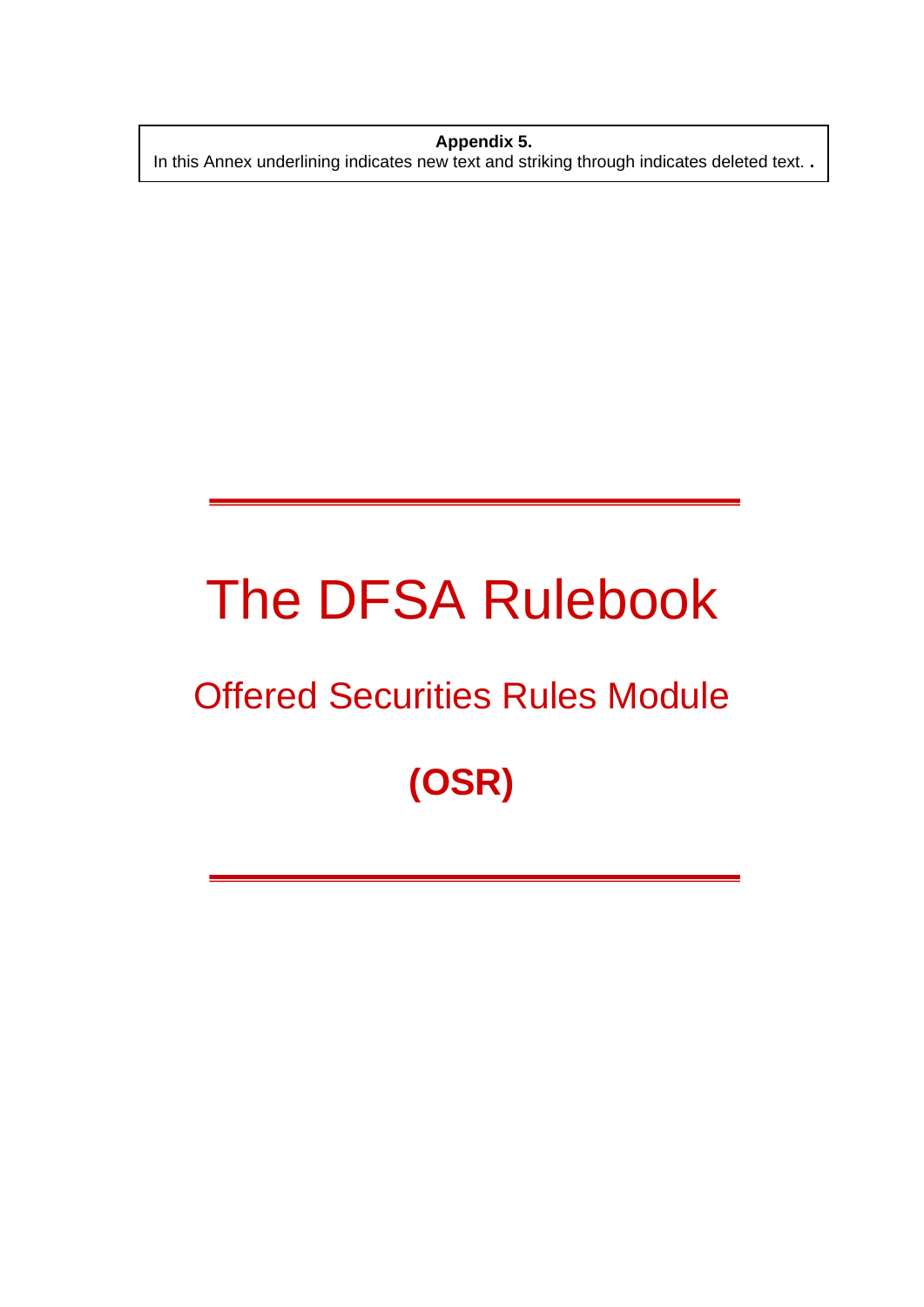#### **13 FEES[Deleted]**

[Renumbered][VER5/06-06]

#### **13.1 Fees**

- **13.1.1** This section applies to any Person to whom any provision in this module applies.
- **13.1.2** Where a fee is payable for any application to the DFSA pursuant to a Rule in this module, the application will not be regarded as submitted until the fee has been paid in full.
- **13.1.3** The DFSA may reduce, waive or refund all or part of any fee if it considers that, in the exceptional circumstances of a particular case, it would be equitable to do so.

#### **13.2 Application fees**

**13.2.1** An Offer or who files a Prospectus must pay the applicable fee specified in App6.

#### **App 6 OFFERED SECURITIES RULES AND DFSA FEES [Deleted]**

#### **A6.1 Fees table**

#### **A6.1.1** The fees table

| <u>Security tyne</u><br><del>ooounty typo</del>                                                                                                                      | filing<br>∩ffer<br>Prospectus<br>omor<br>single document or two<br>documents) | <b>Issue Note filing</b> |
|----------------------------------------------------------------------------------------------------------------------------------------------------------------------|-------------------------------------------------------------------------------|--------------------------|
| <b>Certificates</b><br><b>Sharge</b><br>Over<br><del>onarco.</del><br>Warrants<br><b>Charge</b><br>الصمص<br><b>Over</b><br><del>onarco</del><br>anu<br><b>Shares</b> | ድኃስ ሰሰሰ<br>᠊ <del>ᢦᡔᢦ᠋ᡕᢦᡂ</del>                                               | ᢦᠣᡕᡂᠣ                    |
| Debentures, Certificates Over<br>Debentures and Warrants over<br><b>Debentures</b>                                                                                   | \$10,000                                                                      | ᠊ <del>ᢦ᠘</del> ,ᠸᠸ      |

#### **A6.2 Fees payable**